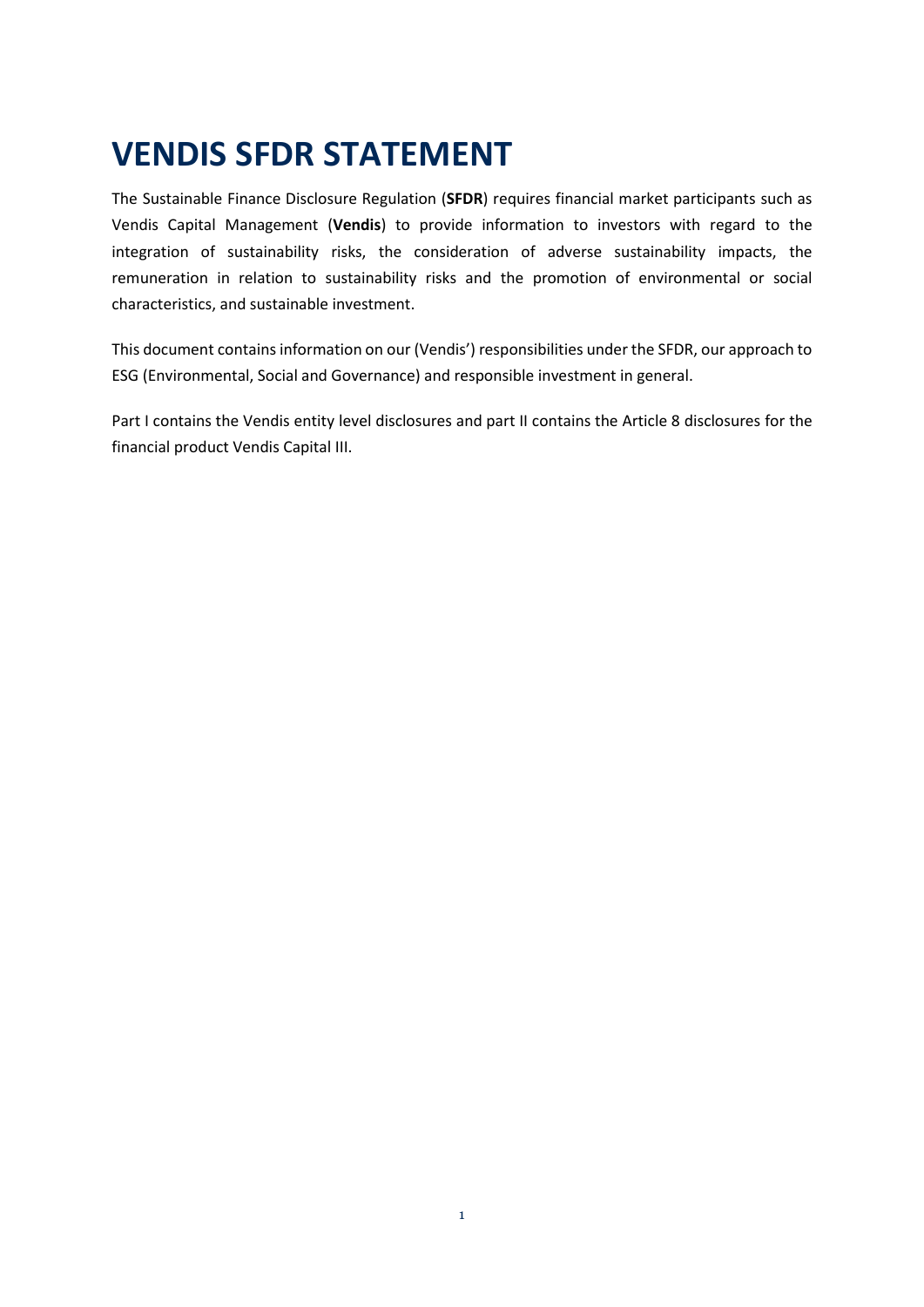# **I. Vendis entity level disclosures**

This part of the SFDR Statement sets out the disclosures made by Vendis in relation to the financial products (i.e. investment funds) managed by Vendis and not yet dissolved, in compliance with Articles 3, 4 and 5 of the SFDR.

# **Sustainability Risk policy**

# **Sustainability risks**

A "Sustainability Risk" is defined in Article 2 (22) of the SFDR as: "an environmental, social or governance event or condition that, if it occurs, could cause an actual or a potential material negative impact on the value of an investment".

Sustainability Risks include (but are not limited to) the following:

- environmental risks such as the impact of environmental events such as increased flooding risks on operations of portfolio companies;
- social risks such as impact of non-compliance with anti-slavery or working conditions laws and regulations by portfolio companies; and
- governance risks such as inadequate management oversight of portfolio companies.

The different Sustainability Risks depend on portfolio companies' operations and the sector in which they operate. For the consumer sector, the most important Sustainability Risks relate to social risks in the supply chain.

# **Integration of sustainability risks in investment processes**

As a responsible investor, Vendis incorporates factors that encompass sustainability (ESG) into the entire investment cycle through a robust and pro-active approach to mitigate sustainability risks as much as possible. The approach is fully applied by the investment team and makes it possible to tailor the process to each investment or opportunity to ensure appropriateness and effectiveness.

# **Initial investment screening phase**

All investment opportunities are screened against the Vendis exclusion list:

- location or domicile in a country named on any sanction list or subject to applicable embargoes imposed by the United Nations, the European Union and the United States of America;
- production, trade or financing of weapons and ammunition of any kind<sup>1</sup>, including cluster munitions, mines, chemical weapons or biological weapons;

<sup>&</sup>lt;sup>1</sup> This restriction does not apply to the extent such activities are part of or accessory to explicit European Union policies.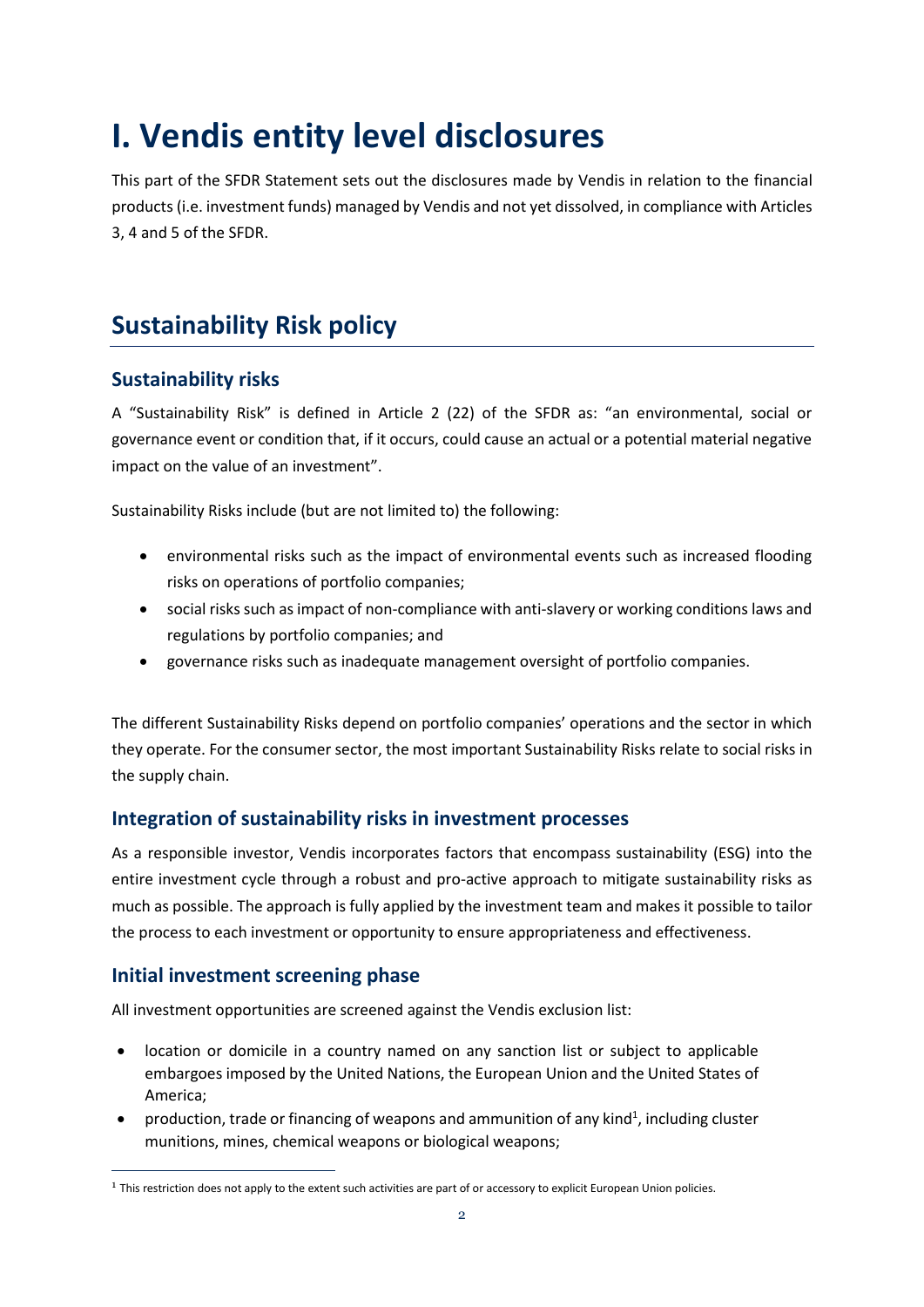- research, development or technical applications relevant to Genetically Modified Organisms (GMO) or human cloning for reproduction purposes;
- production of and trade in tobacco and related products;
- research, development or technical applications relevant to internet gambling, pornography or illegal access to electronic data networks; and
- revenue generation of more than 30 percent of total revenue from coal mining or transportation, or revenue generation of over 30 percent of energy output from coal.

Further exclusions may be considered for specific investors on a case-by-case basis. In the case where sectors are not on the exclusion list but are considered to have potential adverse impacts on stakeholder groups, the investment team, including members of the ESG team, will determine the viability of the opportunity. This evaluation will, amongst others, include the management's willingness and the recourses required during the ownership period to improve the sustainability performance.

# **Due diligence**

The due diligence process is an important step to not only identify and mitigate material sustainability risks relevant to an investment opportunity, but also to identify where ESG factors can be influenced positively.

An initial ESG materiality analysis is undertaken for all opportunities to determine the most important ESG topics. Depending on the nature of the ESG risks and opportunities identified, the due diligence process may be based on external sector research or may involve detailed information obtained by dialogue with management and site visits. Furthermore, the likely impacts of sustainability risks on the financial returns are assessed on a qualitative basis.

Overall findings from the due diligence process will serve as a starting point for the engagement that Vendis sets out with the company in relation to sustainability.

# **Ownership**

A discussion with relevant ESG topics is held with portfolio companies at the start of the investment, as the outcome of the ESG due diligence is shared with the company and a strategy is agreed for actions to be undertaken in the first year (usually contained within a 100-day plan or roadmap).

Each portfolio company commits to developing a yearly ESG action plan and complying with Vendis' ESG reporting requirements. During the annual ESG review, an assessment is conducted to evaluate the performance on the company's most material ESG themes. As a result, sustainability risks can be identified and mitigated to the best extent possible. Furthermore, the likely impacts of sustainability risks on the financial returns are assessed on a qualitative basis.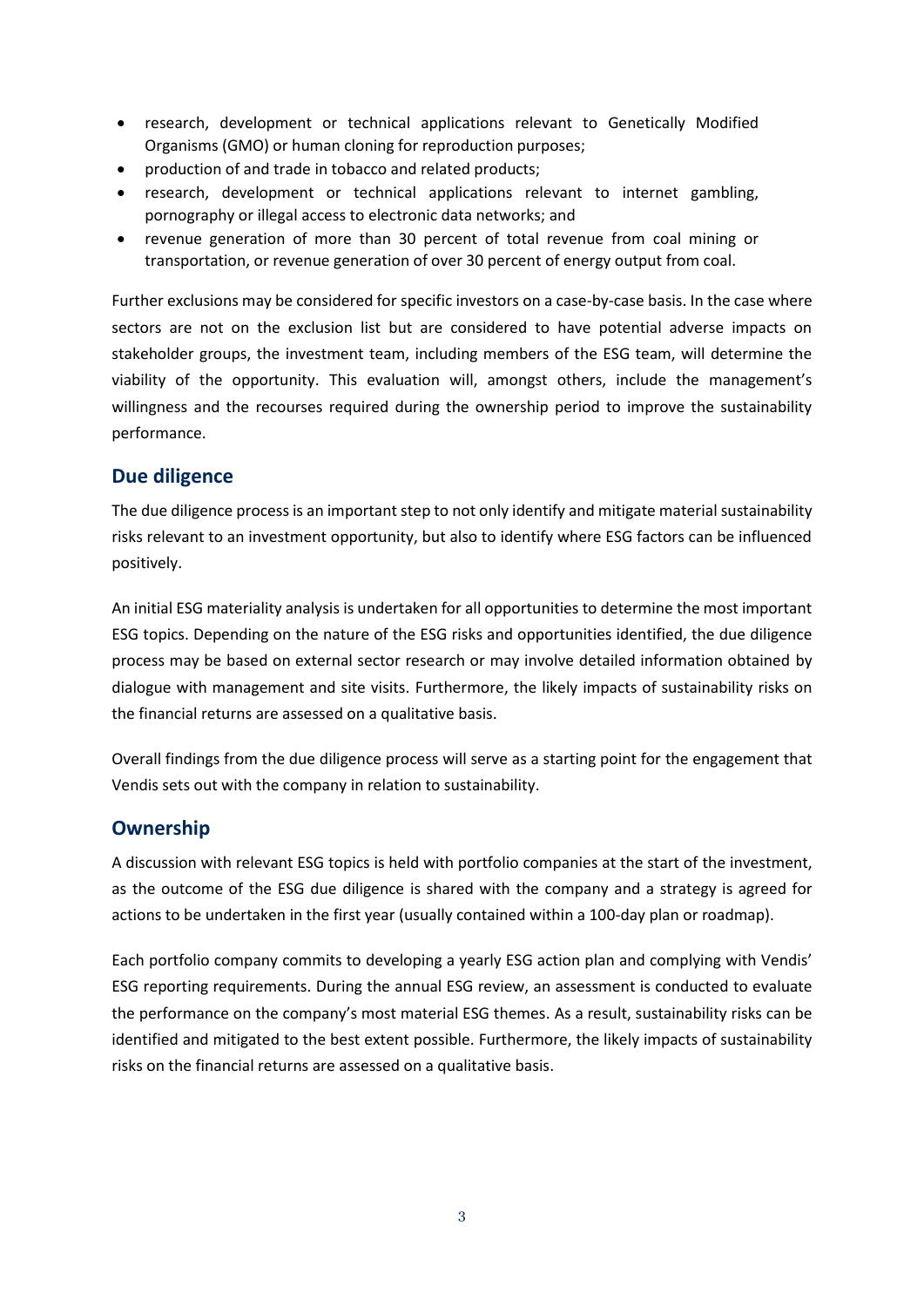# **Principal Adverse Impacts statement**

As an independent private equity firm focused on investing in, and scaling up branded consumer companies, Vendis is committed to contributing to the transformational change needed to move towards a sustainable economy. Therefore, Vendis considers the principal adverse impacts of its investment decisions on sustainability factors.

"Principal adverse impacts" are defined in Recital 20 of the SFDR as: "those impacts of investment decisions and advice that result in negative effects on sustainability factors", with sustainability factors referring to environmental, social and employee matters, respect for human rights, anti‐corruption and anti-bribery matters as defined in Article 2 (24) of the SFDR.

The present statement is the consolidated principal adverse sustainability impacts statement of Vendis.

### **Description of principal adverse sustainability impacts**

Vendis recognises that economic activity in general often has a mixed impact on sustainability. The consumer sector provides useful or joyful goods and services to consumers and is often a strong engine for job creation. However, the sector's activities may also have harmful effects, both at the level of the company's operations (e.g. commercial activities exhausting environmental resources) and within the supply chain (e.g. poor labour conditions of suppliers).

Vendis identifies, monitors and addresses, insofar relevant, principal adverse impacts of its investments on sustainability factors. All indicators, set out in Table 1 of the Regulatory Technical Standard are deemed relevant and, therefore, Vendis will monitor all those indicators. Additionally, important environmental indicators from Table 2 and social indicators from Table 3 for the consumer sector will also be considered.

The following indicators, set out in Table 1 of the Annex of the Regulatory Technical Standard of the SFDR, will be reported annually:

- 1. GHG emissions
- 2. Carbon footprint
- 3. GHG intensity of investee companies
- 4. Exposure to companies active in the fossil fuel sector
- 5. Share of non-renewable energy consumption and production
- 6. Energy consumption intensity per high impact climate sector
- 7. Activities negatively affecting biodiversity-sensitive areas
- 8. Emissions to water
- 9. Hazardous waste ratio
- 10. Violations of UN Global Compact principles and OECD Guidelines for Multinational Enterprises
- 11. Lack of processes and compliance mechanisms to monitor compliance with UN Global Compact principles and OECD Guidelines for Multinational Enterprises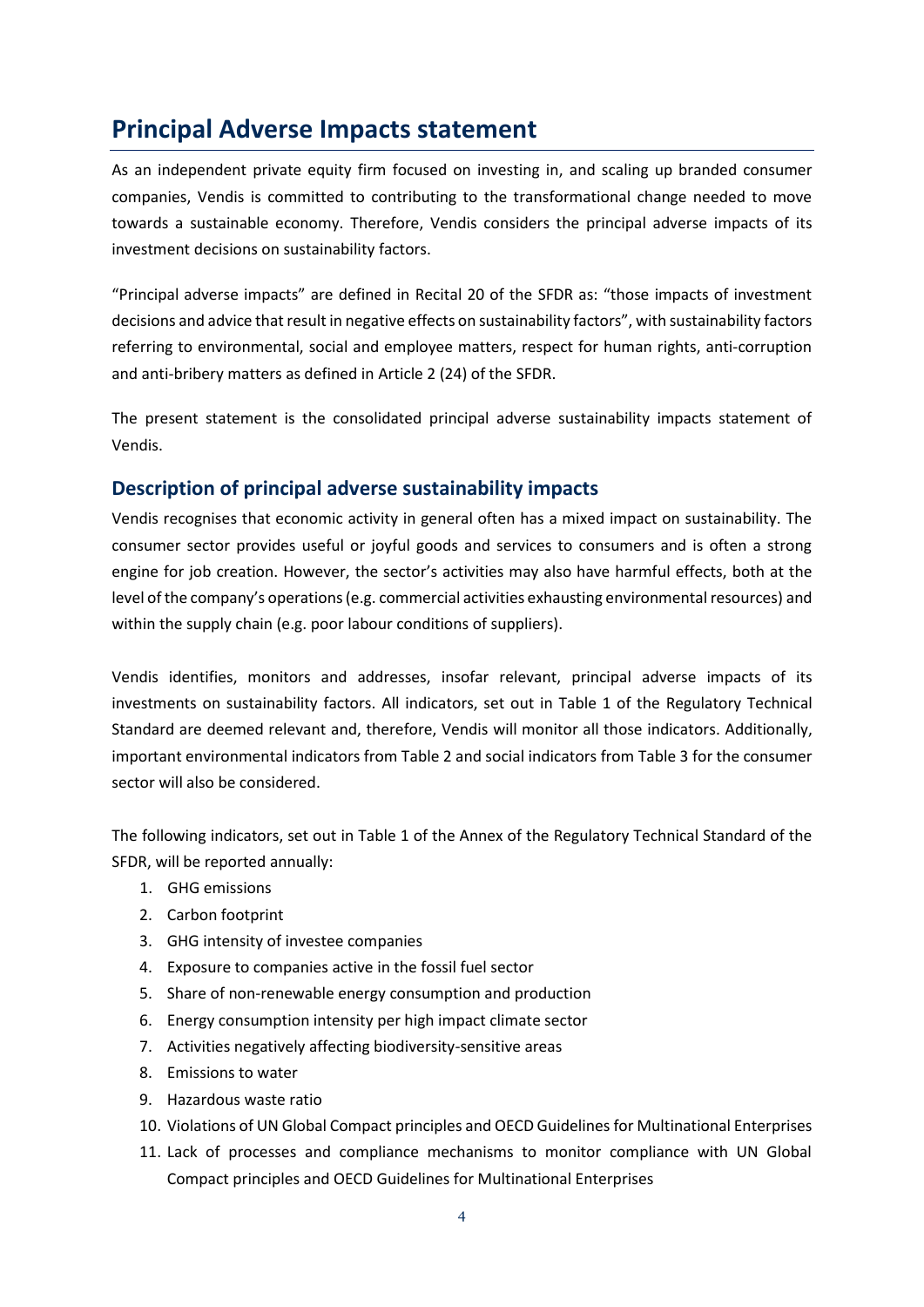- 12. Unadjusted gender pay gap
- 13. Board gender diversity
- 14. Exposure to controversial weapons

Furthermore, the following additional environmental indicator from Table 2 and additional social indicator from Table 3 will be measured:

- 1. Investments in companies without carbon emission reduction initiatives
- 2. Lack of a supplier code of conduct

The measures described in the engagement policies allow Vendis to maximise the ESG improvement potential and value of its investments and to minimise the potential adverse sustainability impacts.

### **Engagement policies**

Vendis takes a result-oriented approach to the engagement strategy with portfolio companies, ensuring that ESG targets are set as integral part of business plans and the overall strategy. Vendis requires that a yearly ESG action plan is proposed by the portfolio company's management to the board and that regular progress reviews take place at board level. Based on the targets and action plan, each company is monitored to identify progress on ESG performance. As part of this, a yearly ESG review is conducted by an external consultant.

Through the engagement and monitoring process, best-practice sharing between portfolio companies is encouraged.

# **References to international standards**

Vendis' responsible investment journey began with its inception in 2009 when ESG considerations were already applied to its first investments. In 2018 Vendis became a signatory to the Principles for Responsible Investment (PRI) and the Vendis annual PRI Transparency report is shared with investors.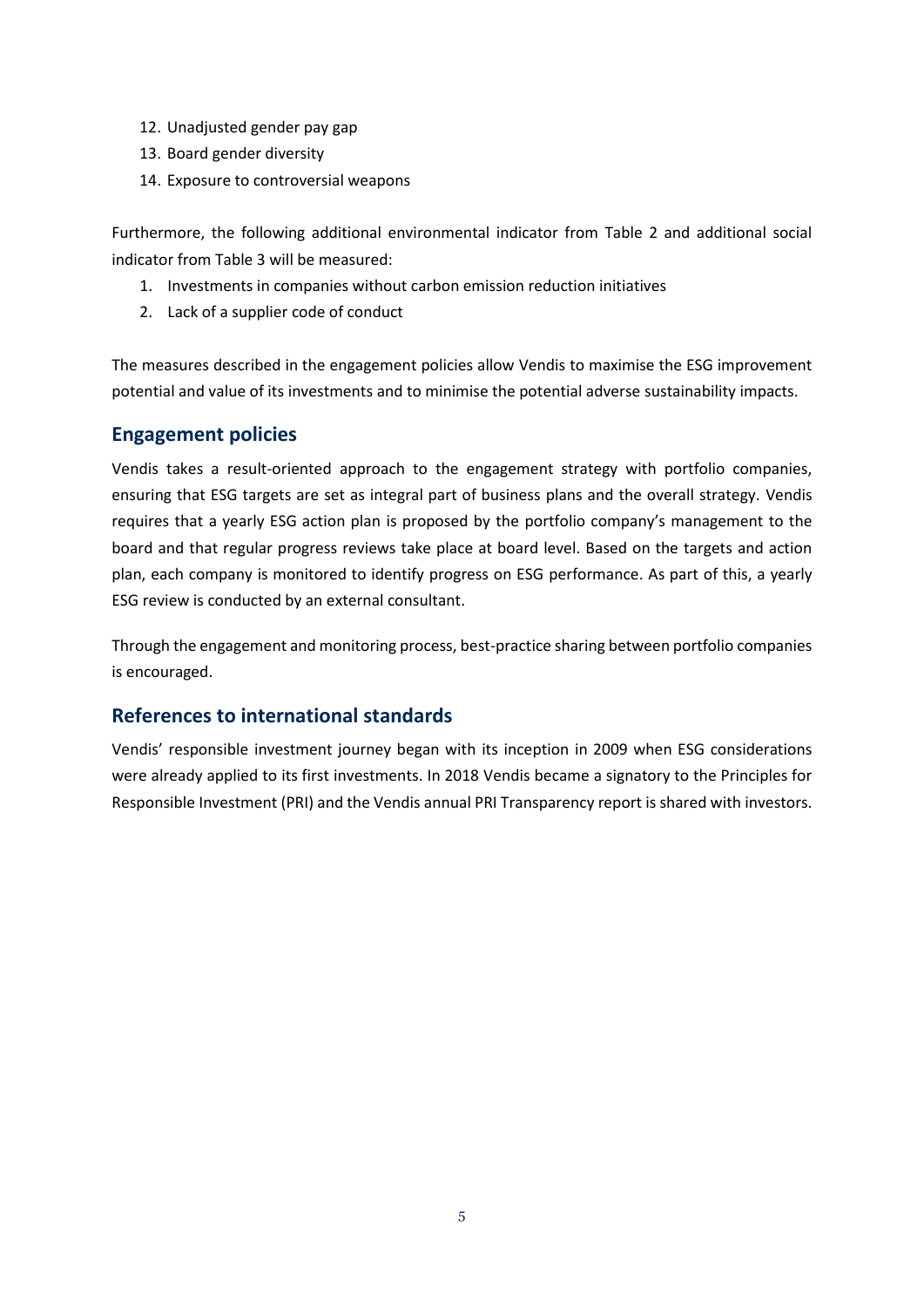# **Remuneration in relation to sustainability risks**

Vendis promotes sound and effective risk management and ensures that the structure of remuneration does not encourage excessive risk-taking with respect to sustainability risks. The appraisal processes takes into account how employees promote and implement the approach set out in the Sustainable Investment and Ownership Policy. Vendis strongly believes in the authenticity of its approach to ESG and is mindful that its activities do not give rise to greenwashing, mis-selling or misrepresenting of its investment strategies.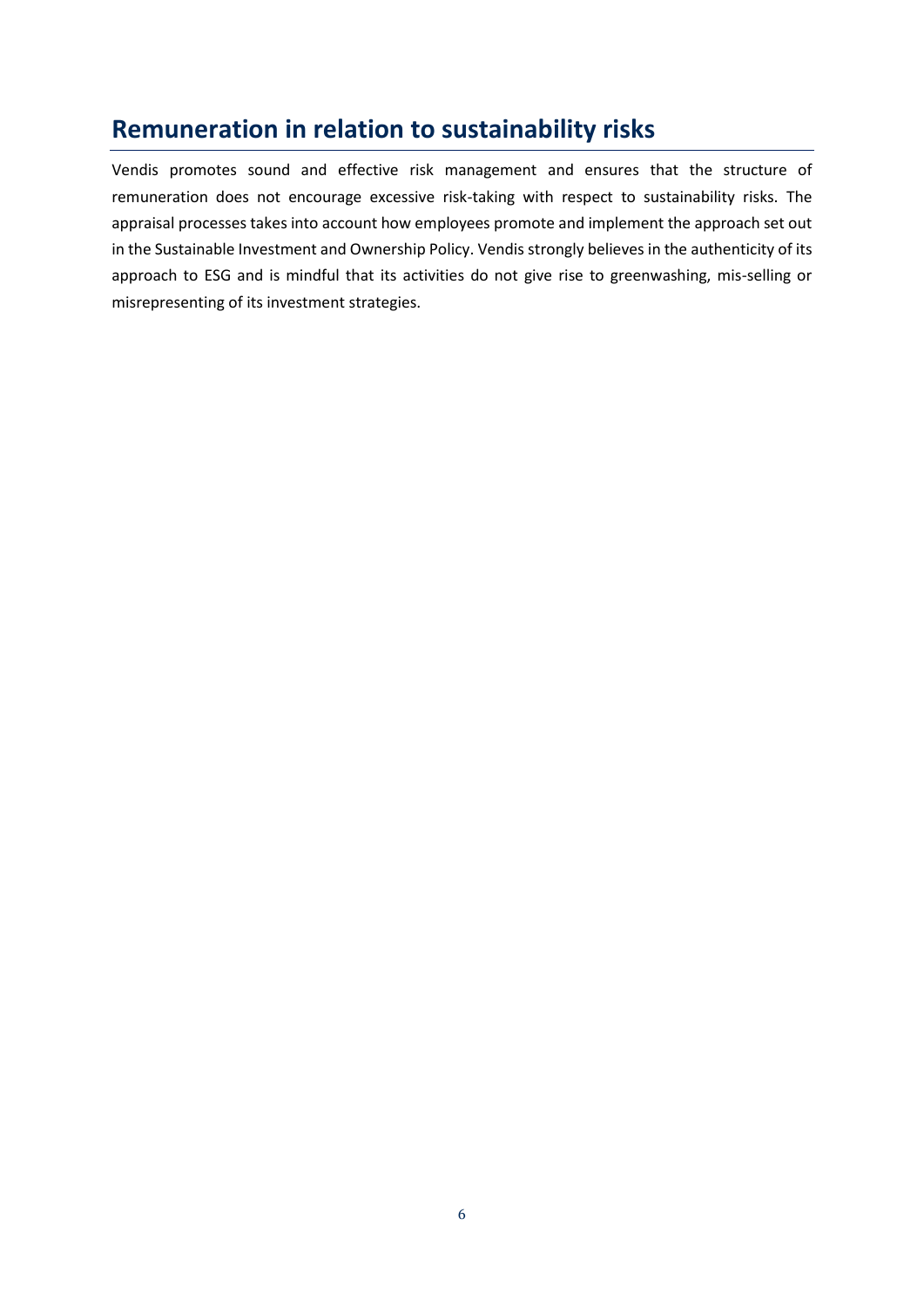# **II. Vendis Capital III Article 8 disclosures**

This part of the SFDR Statement sets out the disclosures made by Vendis in relation to the promotion of environmental or social characteristics by one of its financial products, i.e. Vendis Capital III (the **Fund**), in compliance with Article 8 of the SFDR.

### **No sustainable investment objective**

The Fund promotes environmental or social characteristics but does not have as its objective a sustainable investment. The Fund has not formally adopted a target for the proportion of sustainable investments but makes sure that all companies are aligned with the environmental and/or social characteristics that the Fund promotes.

The Fund considers principal adverse impacts of its investment decisions on sustainability factors. More information regarding the principal adverse impacts can be found in the Part I of the Vendis SFDR Statement.

A sustainable investment, if ever made by the Fund, will be aligned with the OECD Guidelines for Multinational Enterprises and the UN Guiding Principles on Business and Human Rights.

### **Environmental or social characteristics**

The Fund promotes several environmental and/or social characteristics. This includes, but is not limited to:

- the screening of all investment opportunities against the exclusion policy;
- the annual ESG review for all investments made by the Fund;
- the assessment of adverse ESG impacts on the investments made by the Fund;
- the establishment of an annual ESG Action Plan with targets for all investments made by the Fund.

Sustainability indicators used to measure the attainment of these characteristics are:

- Number of ESG reviews
- Principal adverse impacts indicators
- Number of ESG projects completed

The principal adverse indicators referred to in the Part 1 of the Vendis' SFDR Statement (i.e. those set out in Table 1 of Annex I of the Regulatory Technical Standards of the SFDR and one additional environmental indicator from Table 2 and one social indicator from Table 3 of the aforementioned Annex) will be reported for the Fund's investments in the annual report of the Fund. The Fund will monitor and report on the principal adverse indicators, for a first time by 30 June 2023 at the latest and thereafter on an annual basis.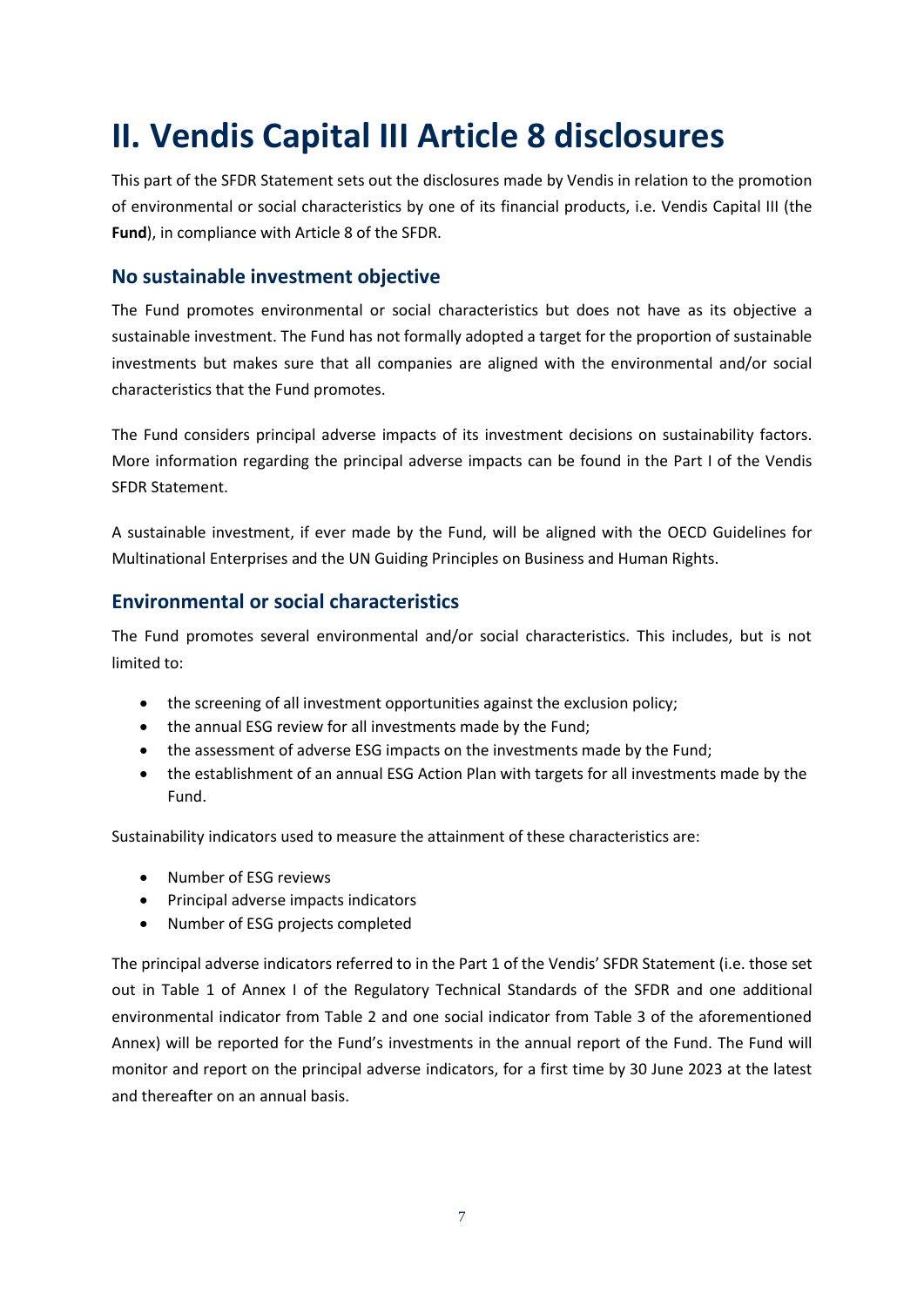#### **Investment strategy**

Vendis' Sustainable Investment and Ownership policy (the **Vendis SIO Policy**) specifies the environmental and/or social characteristics that the Fund promotes and how they are attained. ESG considerations are applied throughout all phases of the investment cycle, and the Fund's approach allows it to tailor the process to each investment or opportunity to ensure appropriateness and effectiveness. The Fund's investment strategy contains the following binding elements to attain the environmental and/or social characteristics:

- Exclusion policy
- Materiality assessment
- ESG due diligence
- Annual ESG review

More information about the implementation of ESG in the investment strategy can be found in the Vendis SIO Policy. The policy is overseen by the entire Partner group, and it is Michiel Deturck (Partner), who has overall accountability for its implementation. Furthermore, the policy is reviewed and updated insofar necessary on an annual basis.

Each portfolio company of the Fund is required to comply with a "Code of Conduct for Portfolio Companies" for as long as the Fund holds ownership interests in the portfolio company. By adhering to this code, companies subscribe to several good governance principles, including sound management structures, employee relations, remuneration of staff and tax compliance. More information regarding the good governance principles can be found in the code.

### **Monitoring of environmental or social characteristics**

During the annual ESG review, the Fund supports portfolio companies, where possible, to gather and report on principal adverse impacts indicators and future ESG projects. Furthermore, the progress on those ESG targets is assessed every year by verifying the number of completed projects. In this process, the Fund collaborates with a third-party ESG consulting firm to ensure that data are accurate, relevant, and benchmarked appropriately. The results are also published in the Fund's annual PRI Transparency report.

The Fund makes sure that all portfolio companies are aligned during the ownership period with the environmental and/or social characteristics that the Fund promotes. In case objectives are not met, this will be raised directly with the portfolio company and, if needed, also with the partner group, as described in the Vendis SIO Policy. Should a conflict of interest arise, the partner group will decide on the way forward.

### **Methodologies**

A materiality assessment is conducted during the ESG review, which is based on the industry framework developed by the Sustainable Accounting Standards Board (SASB) and the Global Reporting Initiative (GRI). Furthermore, the definitions and methodologies provided by the Regulatory Technical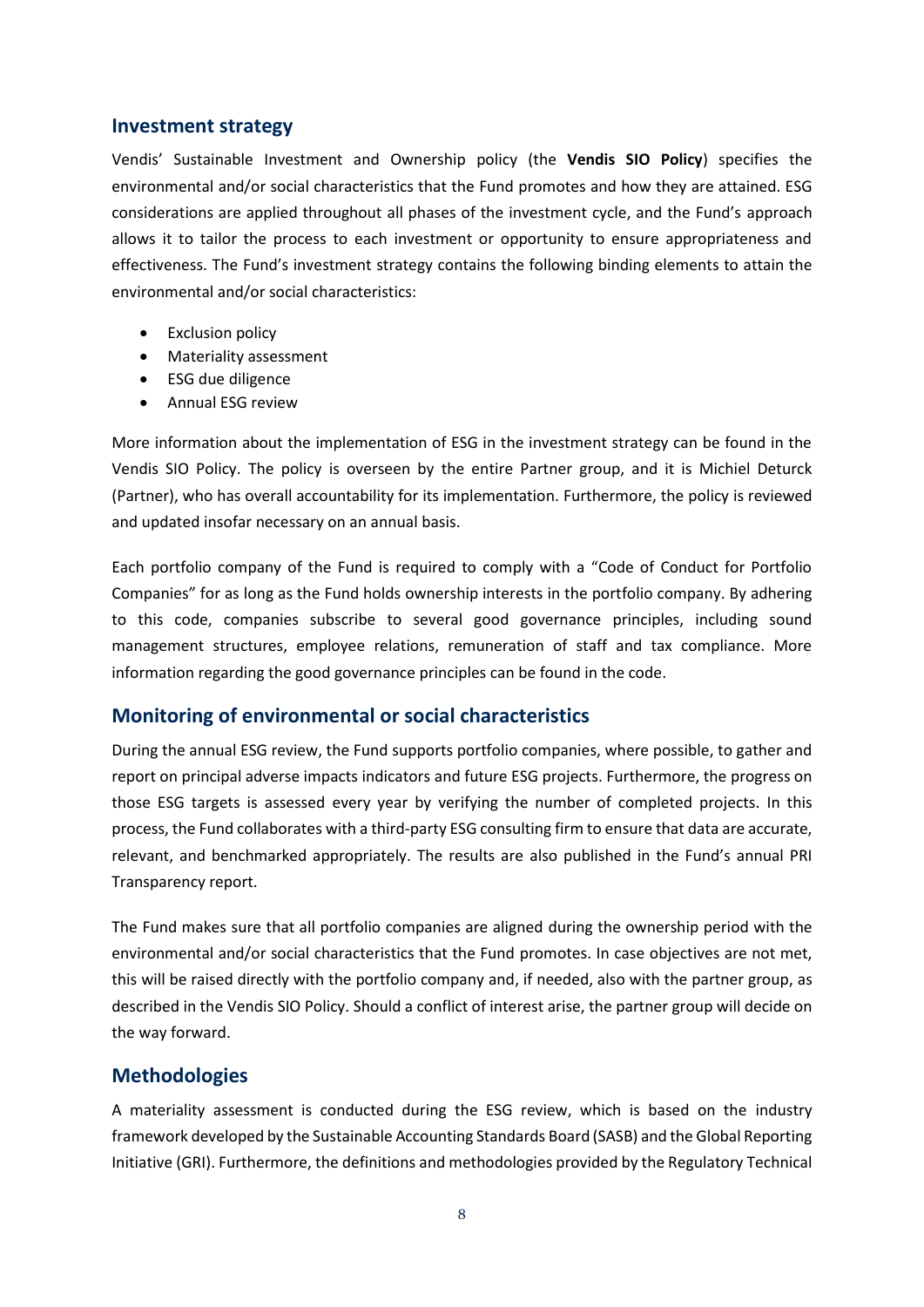Standards are used for the principal adverse impacts calculations and the Greenhouse Gas Protocol for all carbon footprint calculations.

### **Data sources and processing**

The ESG materiality assessments and ESG due diligences are carried out by Vendis and, if ESG considerations are considered material, an external ESG consultant in collaboration with the portfolio companies.

Other information required to measure the sustainability factors is obtained directly from portfolio companies and/or is collected via a third-party data gathering platform supplemented by information from interviews. The proportion of estimated data is minimised, but the Fund retains the right to make estimates based on reasonable assumptions if there is a lack of data. The data are processed and validated by an external ESG consultant in collaboration with the portfolio companies and Vendis' portfolio teams.

# **Limitations to methodologies and data**

Data availability may be a limitation, and estimates are assumed to be less reliable than actual data. Therefore, the Fund clearly indicates when estimates are made to avoid misinterpretation.

Furthermore, it is possible that the effective date of the Regulatory Technical Standards, including the principal adverse impacts, will be postponed. The Fund will nonetheless report, insofar relevant and feasible, on those indicators.

### **Due diligence**

In the due diligence phase, material sustainability risks and potential for improvement are identified. To do so, the level of materiality is checked with a standard list of questions. This list is completed for all investment opportunities before starting the due diligence. If the level of materiality is high, sustainability is included as a separate topic in the Fund's due diligence. Investigation of the ESG performance of an investment opportunity is based on desktop research and/or a third-party ESG analysis, which can be combined with occasional on-site visits. Output of these investigations is included in the Investment Memorandum and serves as a starting point for the Fund's engagement with the company with regard to sustainability.

# **Engagement policies**

It is important for the Fund that companies in which it invests strive to make a material positive impact on society and the environment. Guiding principles to create such a mindset with the companies' management are set out in the "Code of Conduct for Portfolio Companies". Every new portfolio company is requested to adhere to the Code.

As set out in the Code, the companies invested in by the Fund are expected to prepare an ESG action plan, to comply with ESG reporting requirements, to meet all relevant national and international environmental and labour standards and to subscribe to several good governance principles.